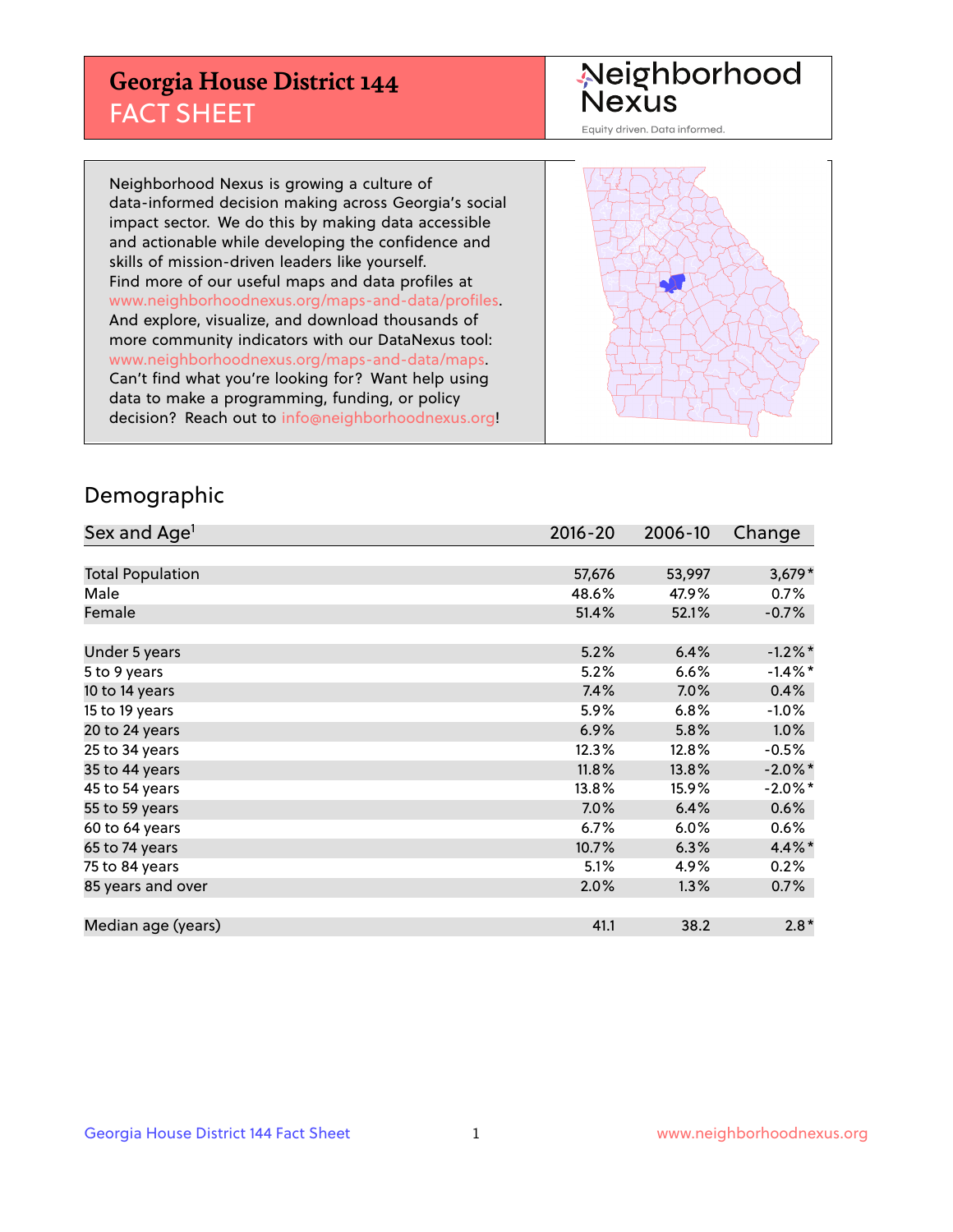## Demographic, continued...

| Race <sup>2</sup>                                            | $2016 - 20$ | 2006-10 | Change     |
|--------------------------------------------------------------|-------------|---------|------------|
| <b>Total population</b>                                      | 57,676      | 53,997  | $3,679*$   |
| One race                                                     | 97.5%       | 98.8%   | $-1.4\%$ * |
| White                                                        | 63.5%       | 73.2%   | $-9.7%$ *  |
| <b>Black or African American</b>                             | 30.3%       | 21.8%   | $8.5%$ *   |
| American Indian and Alaska Native                            | 0.2%        | 0.1%    | 0.1%       |
| Asian                                                        | 2.9%        | 2.5%    | 0.4%       |
| Native Hawaiian and Other Pacific Islander                   | 0.0%        | 0.0%    | 0.0%       |
| Some other race                                              | 0.7%        | 1.3%    | $-0.6%$    |
| Two or more races                                            | 2.5%        | 1.2%    | $1.4\%$ *  |
|                                                              |             |         |            |
| Race alone or in combination with other race(s) <sup>3</sup> | $2016 - 20$ | 2006-10 | Change     |
| Total population                                             | 57,676      | 53,997  | $3,679*$   |
| White                                                        | 65.5%       | 74.2%   | $-8.7\%$ * |
| <b>Black or African American</b>                             | 31.7%       | 22.4%   | $9.3\%$ *  |
| American Indian and Alaska Native                            | 0.6%        | 0.4%    | 0.2%       |
| Asian                                                        | 3.5%        | 2.8%    | 0.7%       |
| Native Hawaiian and Other Pacific Islander                   | 0.0%        | 0.0%    | $-0.0%$    |
| Some other race                                              | 1.4%        | 1.4%    | $-0.0%$    |
|                                                              |             |         |            |
| Hispanic or Latino and Race <sup>4</sup>                     | $2016 - 20$ | 2006-10 | Change     |
| Total population                                             | 57,676      | 53,997  | $3,679*$   |
| Hispanic or Latino (of any race)                             | 3.6%        | 3.0%    | 0.6%       |
| Not Hispanic or Latino                                       | 96.4%       | 97.0%   | $-0.6%$    |
| White alone                                                  | 61.2%       | 71.4%   | $-10.2%$ * |
| <b>Black or African American alone</b>                       | 30.1%       | 21.6%   | $8.4\%$ *  |
| American Indian and Alaska Native alone                      | 0.2%        | 0.1%    | 0.1%       |
| Asian alone                                                  | 2.9%        | 2.5%    | 0.4%       |
| Native Hawaiian and Other Pacific Islander alone             | 0.0%        | 0.0%    | 0.0%       |
| Some other race alone                                        | 0.2%        | 0.3%    | $-0.2%$    |
| Two or more races                                            | 1.9%        | 1.0%    | $0.9\%$ *  |
|                                                              |             |         |            |
| U.S. Citizenship Status <sup>5</sup>                         | $2016 - 20$ | 2006-10 | Change     |
| Foreign-born population                                      | 2,262       | 2,744   | $-483$     |
| Naturalized U.S. citizen                                     | 61.4%       | 55.5%   | 5.9%       |
| Not a U.S. citizen                                           | 38.6%       | 44.5%   | $-5.9%$    |
|                                                              |             |         |            |
| Citizen, Voting Age Population <sup>6</sup>                  | $2016 - 20$ | 2006-10 | Change     |
| Citizen, 18 and over population                              | 44,389      | 39,664  | 4,725*     |
| Male                                                         | 47.6%       | 46.7%   | 1.0%       |
| Female                                                       | 52.4%       | 53.3%   | $-1.0%$    |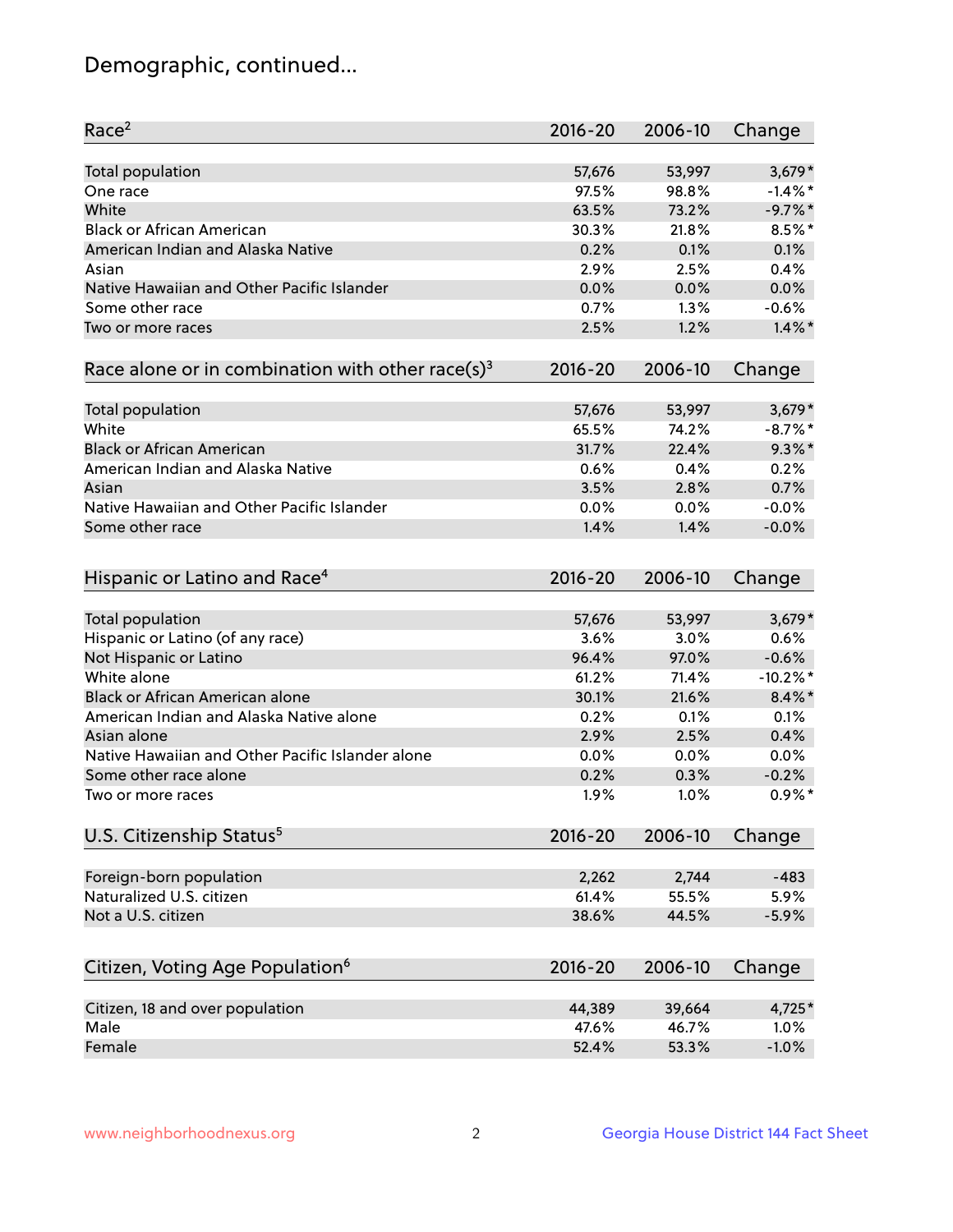#### Economic

| Income <sup>7</sup>                                 | $2016 - 20$ | 2006-10 | Change     |
|-----------------------------------------------------|-------------|---------|------------|
|                                                     |             |         |            |
| All households                                      | 22,748      | 19,879  | $2,869*$   |
| Less than \$10,000                                  | 5.8%        | 5.5%    | 0.3%       |
| \$10,000 to \$14,999                                | 3.4%        | 3.4%    | $-0.1%$    |
| \$15,000 to \$24,999                                | 7.4%        | 10.6%   | $-3.1\%$ * |
| \$25,000 to \$34,999                                | 8.7%        | 10.7%   | $-2.0%$    |
| \$35,000 to \$49,999                                | 11.9%       | 12.1%   | $-0.2%$    |
| \$50,000 to \$74,999                                | 17.6%       | 19.1%   | $-1.5%$    |
| \$75,000 to \$99,999                                | 14.0%       | 12.3%   | 1.7%       |
| \$100,000 to \$149,999                              | 16.2%       | 16.0%   | 0.2%       |
| \$150,000 to \$199,999                              | 6.8%        | 5.3%    | 1.5%       |
| \$200,000 or more                                   | 8.2%        | 5.0%    | $3.2\%$ *  |
| Median household income (dollars)                   | 65,430      | 58,889  | $6,541*$   |
| Mean household income (dollars)                     | 91,081      | 77,134  | 13,947*    |
| With earnings                                       | 76.8%       | 80.5%   | $-3.7\%$ * |
| Mean earnings (dollars)                             | 90,138      | 77,775  | 12,363*    |
| <b>With Social Security</b>                         | 34.9%       | 27.8%   | $7.0\%$ *  |
| Mean Social Security income (dollars)               | 20,830      | 15,525  | 5,305*     |
| With retirement income                              | 25.2%       | 18.4%   | $6.8\%$ *  |
| Mean retirement income (dollars)                    | 34,010      | 26,895  | $7,114*$   |
| With Supplemental Security Income                   | 4.8%        | 2.8%    | $2.0\%$ *  |
| Mean Supplemental Security Income (dollars)         | 9,437       | 8,039   | 1,398      |
| With cash public assistance income                  | 1.1%        | 0.8%    | 0.3%       |
| Mean cash public assistance income (dollars)        | 228         | 4,232   | $-4,004$   |
| With Food Stamp/SNAP benefits in the past 12 months | 5.7%        | 6.8%    | $-1.2%$    |
|                                                     |             |         |            |
| Families                                            | 14,809      | 14,388  | 421        |
| Less than \$10,000                                  | 2.3%        | 2.8%    | $-0.5%$    |
| \$10,000 to \$14,999                                | 2.2%        | 1.5%    | 0.7%       |
| \$15,000 to \$24,999                                | 4.0%        | 8.7%    | $-4.7%$ *  |
| \$25,000 to \$34,999                                | 7.4%        | 7.9%    | $-0.5%$    |
| \$35,000 to \$49,999                                | 9.8%        | 11.7%   | $-1.9%$    |
| \$50,000 to \$74,999                                | 17.7%       | 19.0%   | $-1.3%$    |
| \$75,000 to \$99,999                                | 15.1%       | 14.6%   | 0.5%       |
| \$100,000 to \$149,999                              | 22.4%       | 20.3%   | 2.1%       |
| \$150,000 to \$199,999                              | 8.7%        | 6.9%    | 1.7%       |
| \$200,000 or more                                   | 10.4%       | 6.6%    | $3.9\%$ *  |
| Median family income (dollars)                      | 85,966      | 72,847  | 13,118 *   |
| Mean family income (dollars)                        | 109,283     | 89,962  | 19,321*    |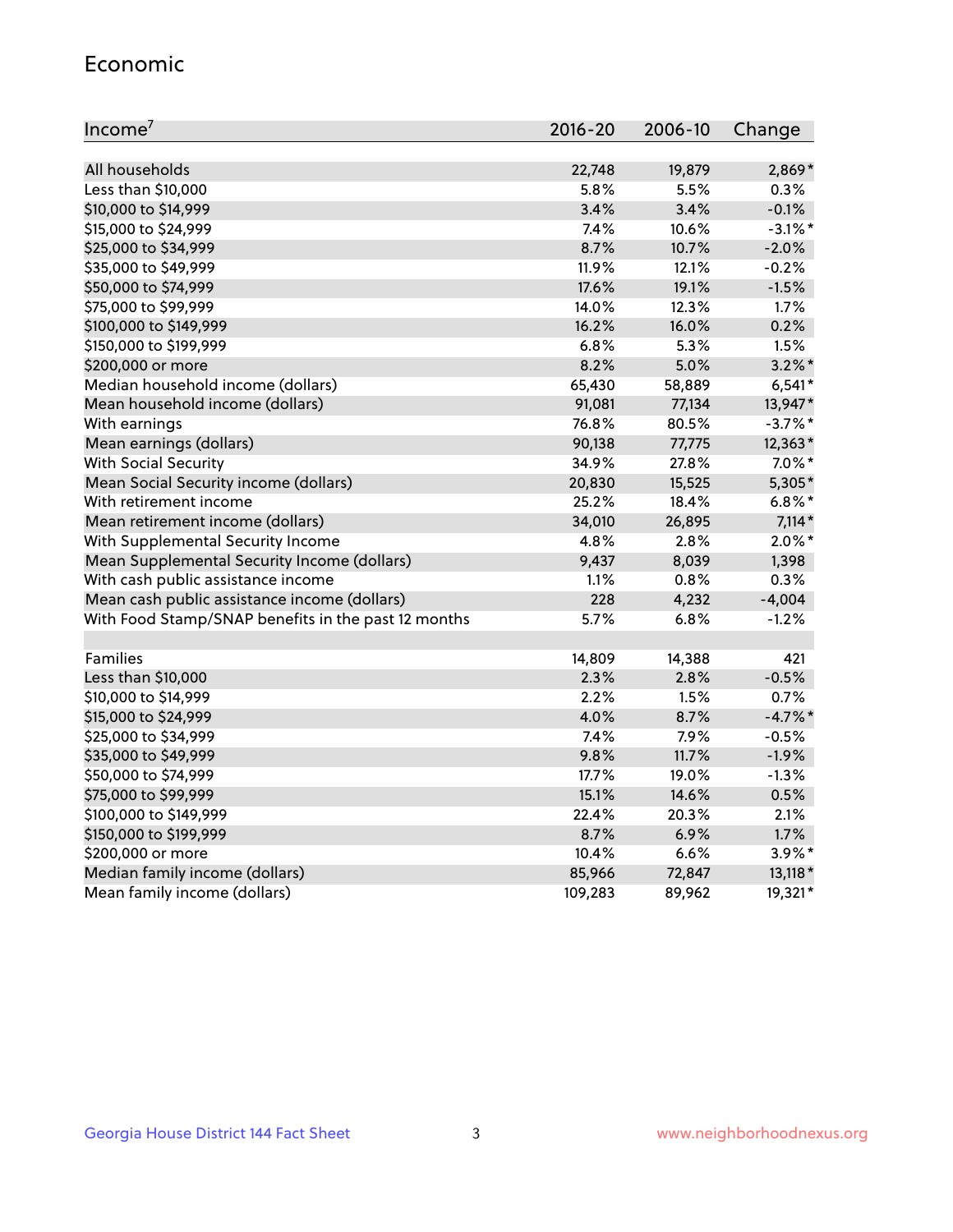## Economic, continued...

| Income, continued <sup>8</sup>                                        | $2016 - 20$ | 2006-10 | Change   |
|-----------------------------------------------------------------------|-------------|---------|----------|
|                                                                       |             |         |          |
| Nonfamily households                                                  | 7,940       | 5,491   | $2,448*$ |
| Median nonfamily income (dollars)                                     | 38,323      | 31,444  | 6,880*   |
| Mean nonfamily income (dollars)                                       | 54,582      | 41,798  | 12,783*  |
| Median earnings for workers (dollars)                                 | 37,374      | 32,341  | $5,034*$ |
| Median earnings for male full-time, year-round workers                | 56,327      | 50,164  | $6,163*$ |
| (dollars)                                                             |             |         |          |
| Median earnings for female full-time, year-round workers<br>(dollars) | 41,990      | 36,943  | $5,048*$ |
| Per capita income (dollars)                                           | 36,978      | 28,968  | 8,010*   |
|                                                                       |             |         |          |
| Families and People Below Poverty Level <sup>9</sup>                  | 2016-20     | 2006-10 | Change   |
| <b>All families</b>                                                   |             |         |          |
|                                                                       | 7.4%        | 6.3%    | 1.1%     |
| With related children under 18 years                                  | 11.5%       | 10.6%   | 0.9%     |
| With related children under 5 years only                              | 11.5%       | 10.1%   | 1.4%     |
| Married couple families                                               | 4.7%        | 3.5%    | 1.1%     |
| With related children under 18 years                                  | 6.2%        | 5.1%    | 1.2%     |
| With related children under 5 years only                              | 5.0%        | 4.9%    | 0.0%     |
| Families with female householder, no husband present                  | 18.0%       | 19.3%   | $-1.3%$  |
| With related children under 18 years                                  | 23.2%       | 27.8%   | $-4.6%$  |
| With related children under 5 years only                              | 12.2%       | 19.8%   | $-7.6%$  |
| All people                                                            | 10.9%       | 9.5%    | 1.3%     |
| Under 18 years                                                        | 14.4%       | 11.8%   | 2.6%     |
| Related children under 18 years                                       | 13.9%       | 11.3%   | 2.5%     |
| Related children under 5 years                                        | 17.9%       | 11.1%   | 6.8%     |
| Related children 5 to 17 years                                        | 12.6%       | 11.4%   | 1.1%     |
| 18 years and over                                                     | 9.9%        | 8.8%    | 1.1%     |
| 18 to 64 years                                                        | 10.8%       | 8.7%    | 2.1%     |
| 65 years and over                                                     | 7.0%        | 9.6%    | $-2.6%$  |
| People in families                                                    | 8.5%        | 7.1%    | 1.3%     |
| Unrelated individuals 15 years and over                               | 21.5%       | 23.5%   | $-2.0%$  |
|                                                                       |             |         |          |
| Non-Hispanic white people                                             | 9.7%        | 7.7%    | 2.0%     |
| Black or African-American people                                      | 13.8%       | 16.5%   | $-2.7%$  |
| Asian people                                                          | 5.7%        | 3.8%    | 1.8%     |
| Hispanic or Latino people                                             | 9.3%        | 10.6%   | $-1.3%$  |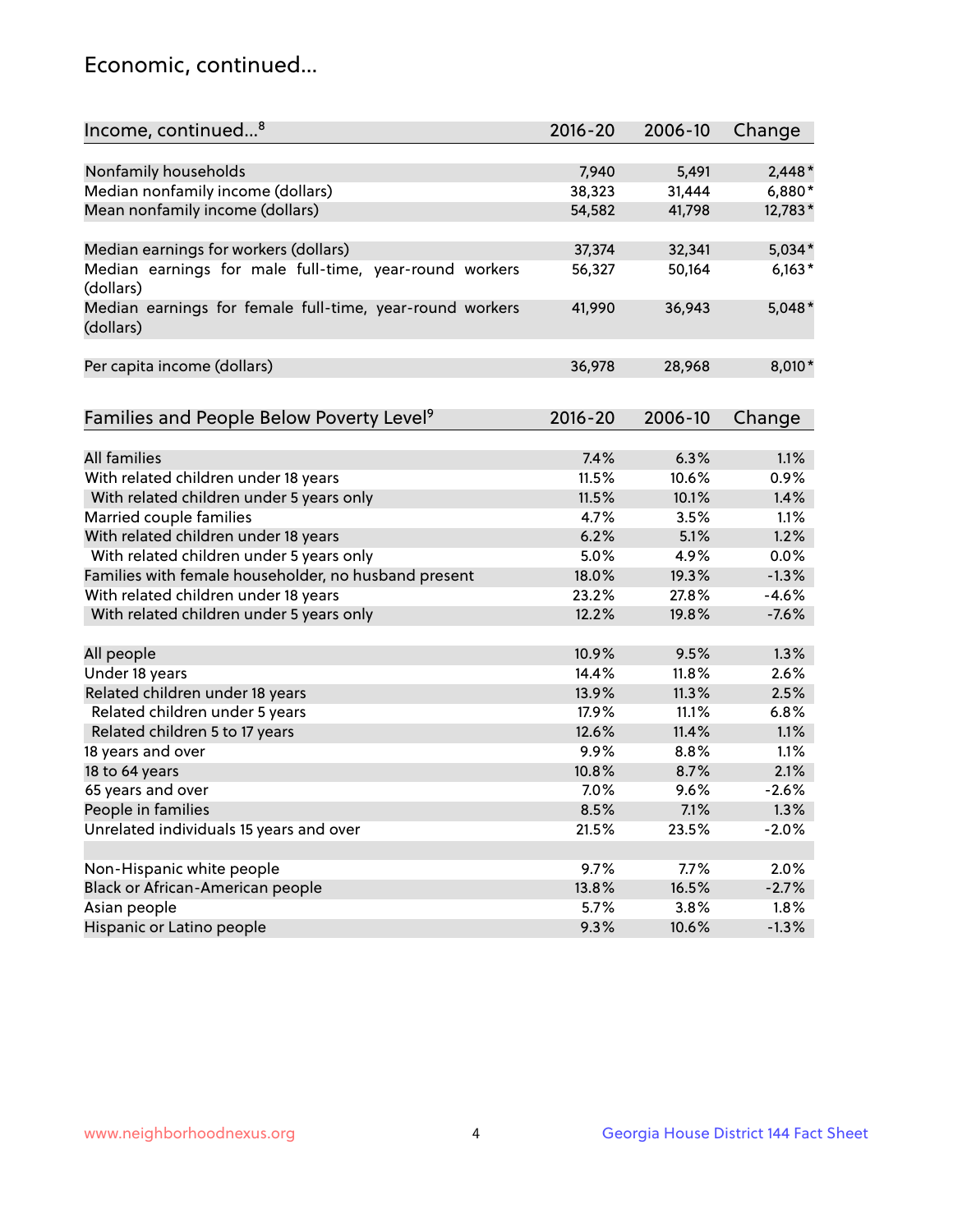## Employment

| Employment Status <sup>10</sup>                               | 2016-20     | 2006-10 | Change    |
|---------------------------------------------------------------|-------------|---------|-----------|
|                                                               |             |         |           |
| Population 16 years and over                                  | 46,872      | 42,211  | 4,661*    |
| In labor force                                                | 62.1%       | 63.6%   | $-1.4%$   |
| Civilian labor force                                          | 61.9%       | 63.4%   | $-1.5%$   |
| Employed                                                      | 59.5%       | 60.2%   | $-0.8%$   |
| Unemployed                                                    | 2.5%        | 3.1%    | $-0.7%$   |
| <b>Armed Forces</b>                                           | 0.2%        | 0.2%    | 0.0%      |
| Not in labor force                                            | 37.9%       | 36.4%   | 1.4%      |
| Civilian labor force                                          | 29,028      | 26,760  | $2,268*$  |
| <b>Unemployment Rate</b>                                      | 4.0%        | 5.0%    | $-1.0%$   |
|                                                               |             |         |           |
| Females 16 years and over                                     | 24,313      | 22,217  | 2,095*    |
| In labor force                                                | 58.1%       | 57.2%   | 0.9%      |
| Civilian labor force                                          | 58.1%       | 57.1%   | 0.9%      |
| Employed                                                      | 56.3%       | 54.6%   | 1.7%      |
|                                                               |             |         |           |
| Own children of the householder under 6 years                 | 3,508       | 3,761   | $-253$    |
| All parents in family in labor force                          | 78.3%       | 60.0%   | 18.3%*    |
| Own children of the householder 6 to 17 years                 | 8,081       | 8,617   | $-536$    |
| All parents in family in labor force                          | 79.4%       | 70.8%   | 8.6%      |
|                                                               |             |         |           |
| Industry <sup>11</sup>                                        | $2016 - 20$ | 2006-10 | Change    |
|                                                               |             |         |           |
| Civilian employed population 16 years and over                | 27,866      | 25,431  | $2,435*$  |
| Agriculture, forestry, fishing and hunting, and mining        | 1.5%        | 1.6%    | $-0.1%$   |
| Construction                                                  | 4.7%        | 6.4%    | $-1.7%$   |
| Manufacturing                                                 | 8.9%        | 7.2%    | 1.6%      |
| Wholesale trade                                               | 2.7%        | 2.4%    | 0.3%      |
| Retail trade                                                  | 9.9%        | 9.5%    | 0.4%      |
| Transportation and warehousing, and utilities                 | 5.7%        | 6.0%    | $-0.2%$   |
| Information                                                   | 1.2%        | 1.9%    | $-0.7%$   |
| Finance and insurance, and real estate and rental and leasing | 9.1%        | 9.9%    | $-0.8%$   |
| Professional, scientific, and management, and administrative  | 9.1%        | 8.5%    | 0.7%      |
| and waste management services                                 |             |         |           |
| Educational services, and health care and social assistance   | 27.8%       | 27.7%   | 0.1%      |
| Arts, entertainment, and recreation, and accommodation and    | 8.5%        | 8.4%    | 0.1%      |
| food services                                                 |             |         |           |
| Other services, except public administration                  | 3.4%        | 5.3%    | $-1.9%$ * |
| Public administration                                         | 7.4%        | 5.2%    | $2.3\%*$  |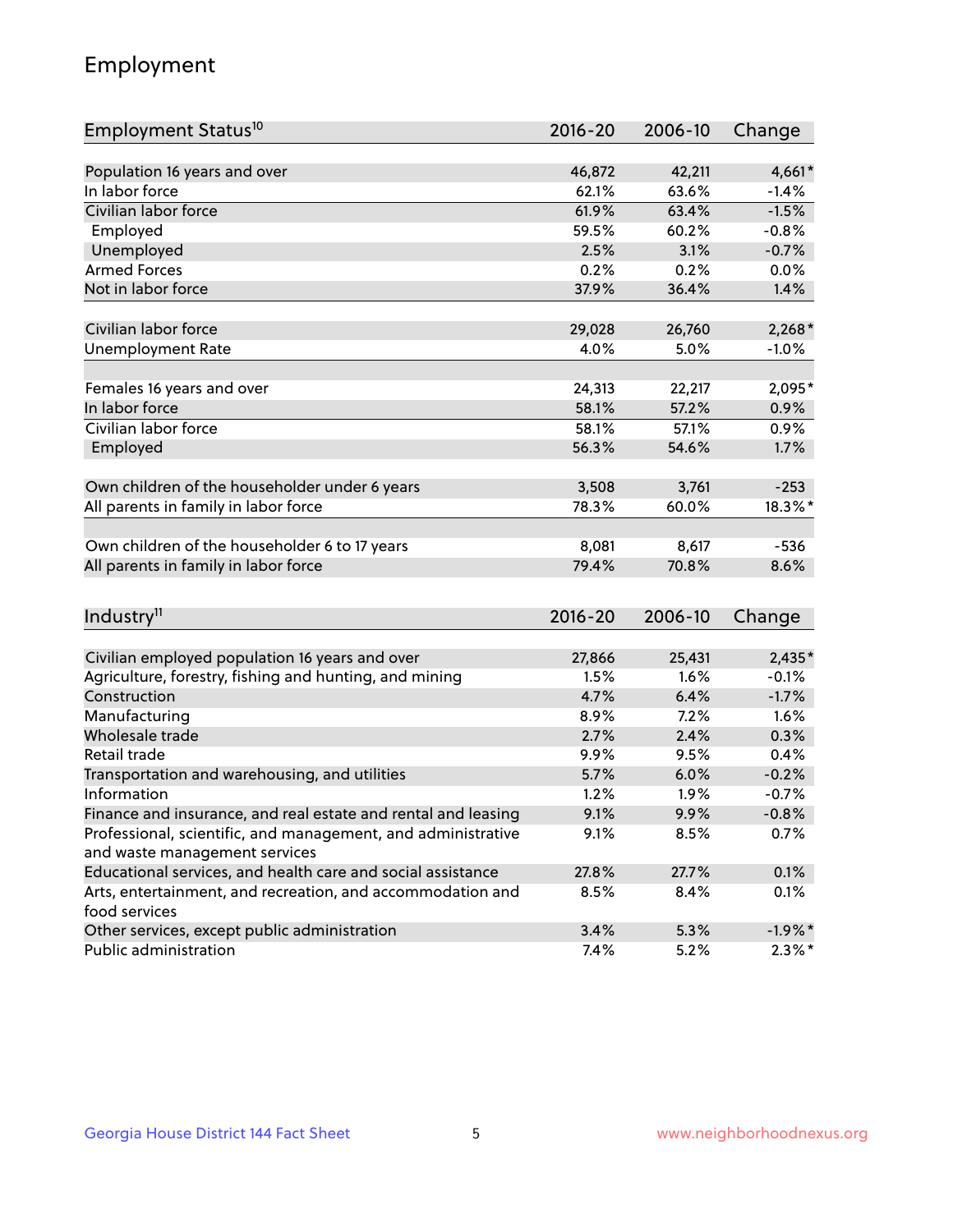## Employment, continued...

| Occupation <sup>12</sup>                                                    | $2016 - 20$ | 2006-10 | Change     |
|-----------------------------------------------------------------------------|-------------|---------|------------|
| Civilian employed population 16 years and over                              | 27,866      | 25,431  | $2,435*$   |
| Management, business, science, and arts occupations                         | 42.0%       | 41.8%   | 0.2%       |
| Service occupations                                                         | 14.7%       | 15.2%   | $-0.5%$    |
| Sales and office occupations                                                | 24.3%       | 24.9%   | $-0.6%$    |
|                                                                             | 6.4%        |         |            |
| Natural<br>and<br>resources,<br>construction,<br>maintenance<br>occupations |             | 9.3%    | $-2.8\%$ * |
| Production, transportation, and material moving occupations                 | 12.5%       | 8.8%    | $3.7\%$ *  |
| Class of Worker <sup>13</sup>                                               | $2016 - 20$ | 2006-10 | Change     |
| Civilian employed population 16 years and over                              | 27,866      | 25,431  | 2,435*     |
| Private wage and salary workers                                             | 75.6%       | 78.8%   | $-3.2%$    |
| Government workers                                                          | 19.1%       | 14.9%   | $4.2\%$ *  |
|                                                                             |             |         |            |
| Self-employed in own not incorporated business workers                      | 5.2%        | 6.2%    | $-1.0%$    |
| Unpaid family workers                                                       | 0.1%        | 0.1%    | $-0.0%$    |
| Job Flows <sup>14</sup>                                                     | 2019        | 2010    | Change     |
|                                                                             |             |         |            |
| Total Jobs in district                                                      | 21,447      | 19,464  | 1,983      |
| Held by residents of district                                               | 17.9%       | 17.2%   | 0.8%       |
| Held by non-residents of district                                           | 82.1%       | 82.8%   | $-0.8%$    |
| Jobs by Industry Sector <sup>15</sup>                                       | 2019        | 2010    | Change     |
|                                                                             |             |         |            |
| Total Jobs in district                                                      | 21,447      | 19,464  | 1,983      |
| Goods Producing sectors                                                     | 6.9%        | 7.3%    | $-0.4%$    |
| Trade, Transportation, and Utilities sectors                                | 22.7%       | 19.1%   | 3.6%       |
| All Other Services sectors                                                  | 70.4%       | 73.6%   | $-3.2%$    |
| Total Jobs in district held by district residents                           | 3,849       | 3,339   | 510        |
| <b>Goods Producing sectors</b>                                              | 7.6%        | 8.9%    | $-1.2%$    |
| Trade, Transportation, and Utilities sectors                                | 17.1%       | 13.3%   | 3.8%       |
| All Other Services sectors                                                  | 75.2%       | 77.8%   | $-2.6%$    |
|                                                                             |             |         |            |
| Jobs by Earnings <sup>16</sup>                                              | 2019        | 2010    | Change     |
| Total Jobs in district                                                      | 21,447      |         | 1,983      |
|                                                                             |             | 19,464  |            |
| Jobs with earnings \$1250/month or less                                     | 29.9%       | 30.7%   | $-0.7%$    |
| Jobs with earnings \$1251/month to \$3333/month                             | 38.5%       | 41.6%   | $-3.1%$    |
| Jobs with earnings greater than \$3333/month                                | 31.6%       | 27.7%   | 3.8%       |
| Total Jobs in district held by district residents                           | 3,849       | 3,339   | 510        |
| Jobs with earnings \$1250/month or less                                     | 29.3%       | 30.5%   | $-1.2%$    |
| Jobs with earnings \$1251/month to \$3333/month                             | 34.1%       | 38.8%   | $-4.7%$    |
| Jobs with earnings greater than \$3333/month                                | 36.6%       | 30.6%   | 5.9%       |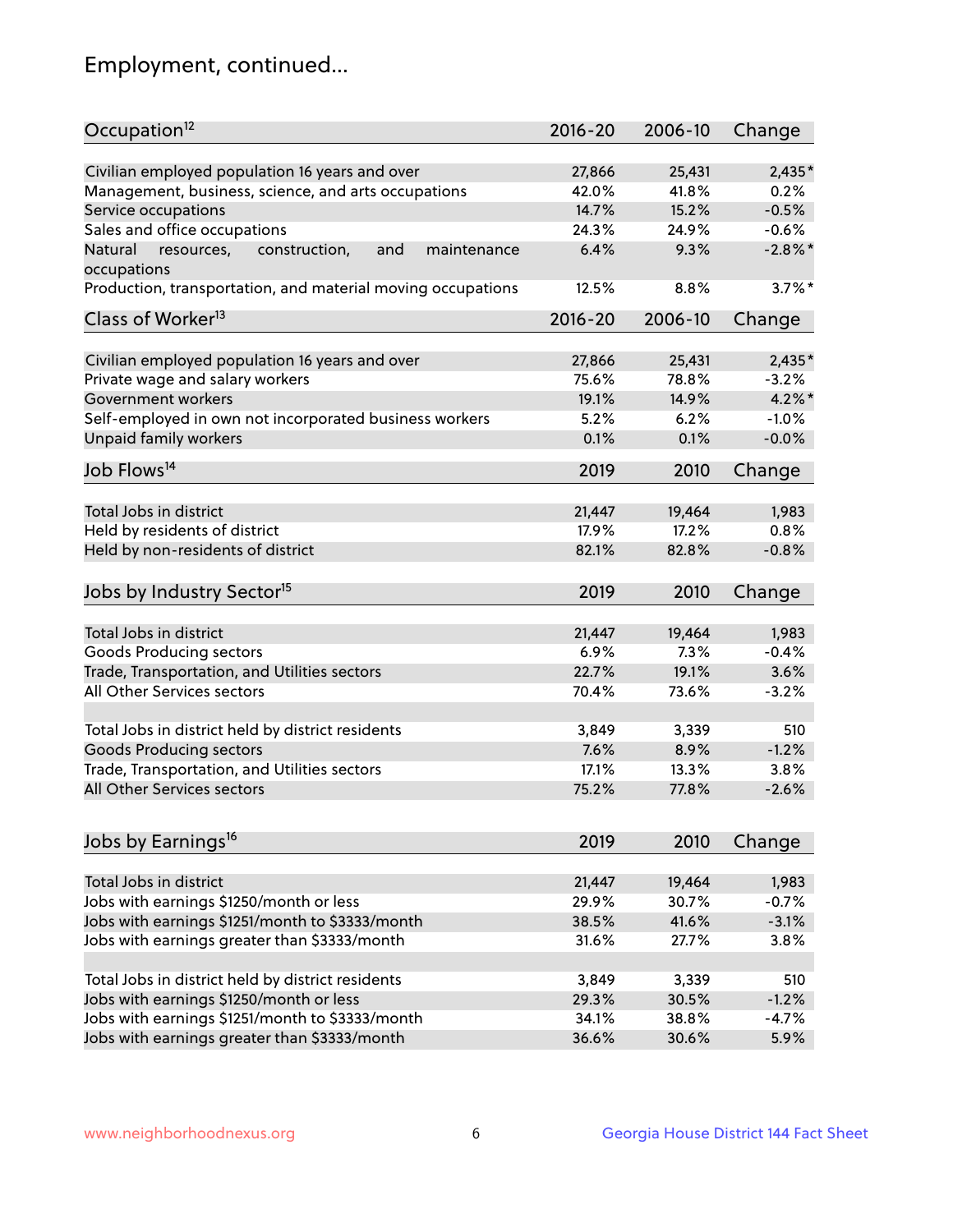## Employment, continued...

| Change  |
|---------|
|         |
| 1,983   |
| 0.8%    |
| $-6.0%$ |
| 5.2%    |
|         |
| 510     |
| $-2.7%$ |
| $-2.6%$ |
| 5.3%    |
|         |

#### Education

| School Enrollment <sup>18</sup>                | $2016 - 20$ | 2006-10 | Change     |
|------------------------------------------------|-------------|---------|------------|
|                                                |             |         |            |
| Population 3 years and over enrolled in school | 14,391      | 14,657  | $-266$     |
| Nursery school, preschool                      | 5.1%        | 7.1%    | $-2.0%$    |
| Kindergarten                                   | 5.1%        | 6.0%    | $-0.9%$    |
| Elementary school (grades 1-8)                 | 39.0%       | 41.3%   | $-2.3%$    |
| High school (grades 9-12)                      | 21.7%       | 21.6%   | 0.1%       |
| College or graduate school                     | 29.1%       | 24.0%   | $5.1\%$ *  |
| Educational Attainment <sup>19</sup>           | $2016 - 20$ | 2006-10 | Change     |
|                                                |             |         |            |
| Population 25 years and over                   | 40,027      | 36,353  | $3,674*$   |
| Less than 9th grade                            | 2.2%        | 3.9%    | $-1.7%$    |
| 9th to 12th grade, no diploma                  | 5.1%        | 6.8%    | $-1.7%$    |
| High school graduate (includes equivalency)    | 26.8%       | 29.4%   | $-2.6%$    |
| Some college, no degree                        | 19.9%       | 19.8%   | 0.0%       |
| Associate's degree                             | 9.2%        | 6.5%    | $2.7\%$ *  |
| Bachelor's degree                              | 18.4%       | 21.0%   | $-2.6\%$ * |
| Graduate or professional degree                | 18.5%       | 12.5%   | 5.9%*      |
|                                                |             |         |            |
| Percent high school graduate or higher         | 92.7%       | 89.3%   | 3.4%       |
| Percent bachelor's degree or higher            | 36.8%       | 33.5%   | $3.3\%$ *  |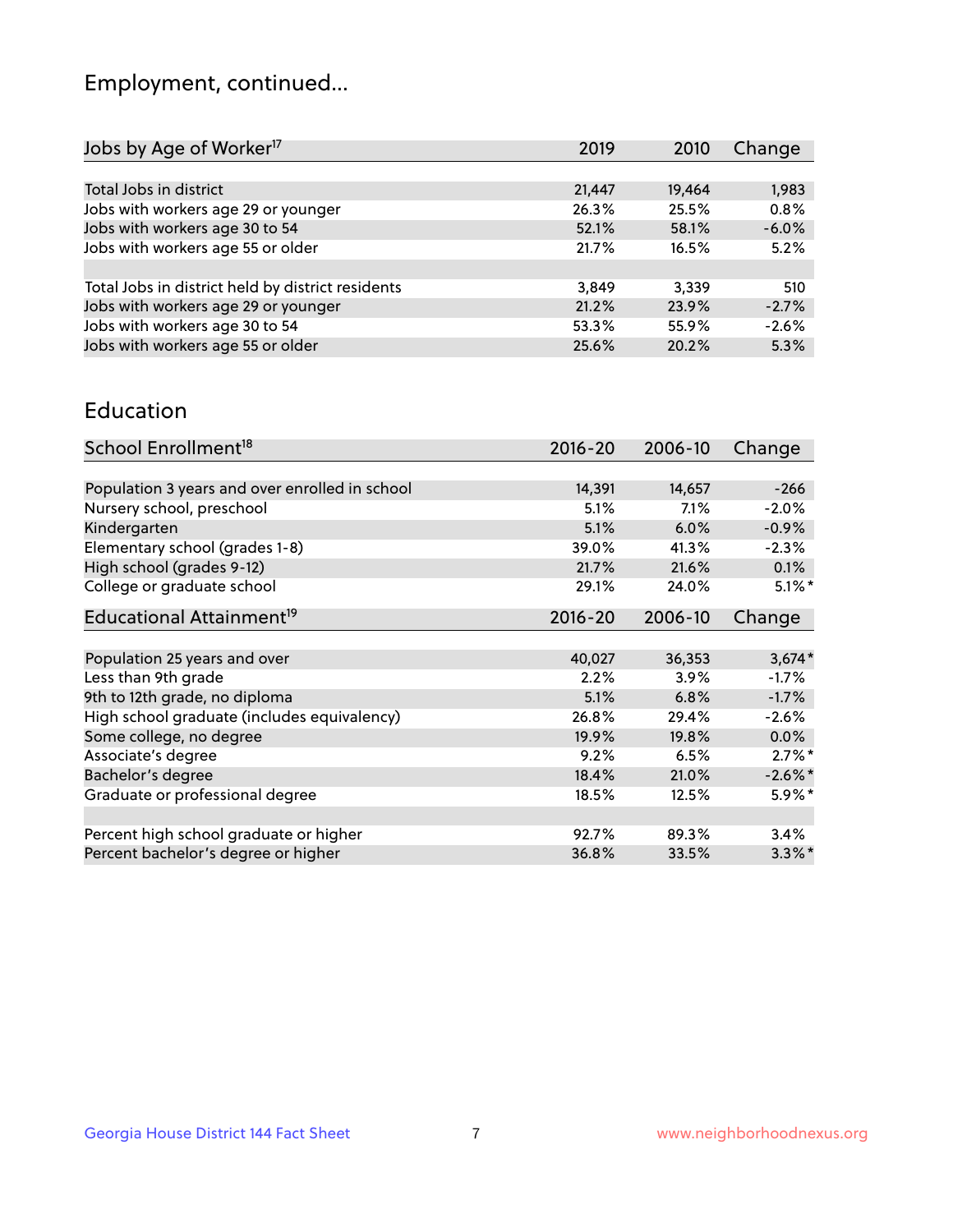## Housing

| Households by Type <sup>20</sup>                     | 2016-20     | 2006-10 | Change     |
|------------------------------------------------------|-------------|---------|------------|
|                                                      |             |         |            |
| <b>Total households</b>                              | 22,748      | 19,879  | $2,869*$   |
| Family households (families)                         | 65.1%       | 72.4%   | $-7.3\%$ * |
| With own children under 18 years                     | 25.5%       | 31.1%   | $-5.6\%$ * |
| Married-couple family                                | 51.4%       | 57.4%   | $-6.1\%$ * |
| With own children of the householder under 18 years  | 18.4%       | 22.7%   | $-4.2%$    |
| Male householder, no wife present, family            | 3.0%        | 4.0%    | $-1.0%$    |
| With own children of the householder under 18 years  | 1.1%        | 2.0%    | $-0.9%$    |
| Female householder, no husband present, family       | 10.7%       | 11.0%   | $-0.2%$    |
| With own children of the householder under 18 years  | 6.0%        | 6.4%    | $-0.4%$    |
| Nonfamily households                                 | 34.9%       | 27.6%   | $7.3\%$ *  |
| Householder living alone                             | 30.8%       | 23.1%   | $7.7\%$ *  |
| 65 years and over                                    | 10.5%       | 8.0%    | $2.5%$ *   |
|                                                      |             |         |            |
| Households with one or more people under 18 years    | 29.5%       | 34.6%   | $-5.1\%$ * |
| Households with one or more people 65 years and over | 31.3%       | 23.6%   | $7.6\%$ *  |
|                                                      |             |         |            |
| Average household size                               | 2.48        | 2.64    | $-0.16*$   |
| Average family size                                  | 3.09        | 3.11    | $-0.02$    |
|                                                      |             |         |            |
| Housing Occupancy <sup>21</sup>                      | $2016 - 20$ | 2006-10 | Change     |
|                                                      |             |         |            |
| Total housing units                                  | 24,923      | 22,242  | $2,681*$   |
| Occupied housing units                               | 91.3%       | 89.4%   | 1.9%       |
| Vacant housing units                                 | 8.7%        | 10.6%   | $-1.9%$    |
| Homeowner vacancy rate                               | 1.2         | 2.1     | $-0.9$     |
| Rental vacancy rate                                  | 8.2         | 7.1     | 1.1        |
|                                                      |             |         |            |
| Units in Structure <sup>22</sup>                     | 2016-20     | 2006-10 | Change     |
|                                                      |             |         |            |
| Total housing units                                  | 24,923      | 22,242  | $2,681*$   |
| 1-unit, detached                                     | 65.2%       | 70.0%   | $-4.8\%$ * |
| 1-unit, attached                                     | 2.2%        | 2.8%    | $-0.5%$    |
| 2 units                                              | 0.7%        | 1.1%    | $-0.4%$    |
| 3 or 4 units                                         | 3.2%        | 2.7%    | 0.4%       |
| 5 to 9 units                                         | 7.7%        | 8.1%    | $-0.4%$    |
| 10 to 19 units                                       | 6.3%        | 2.8%    | $3.5\%$ *  |
| 20 or more units                                     | 6.7%        | 3.6%    | 3.1%       |
| Mobile home                                          | 7.9%        | 8.8%    | $-0.9%$    |
| Boat, RV, van, etc.                                  | 0.0%        | 0.1%    | $-0.0%$    |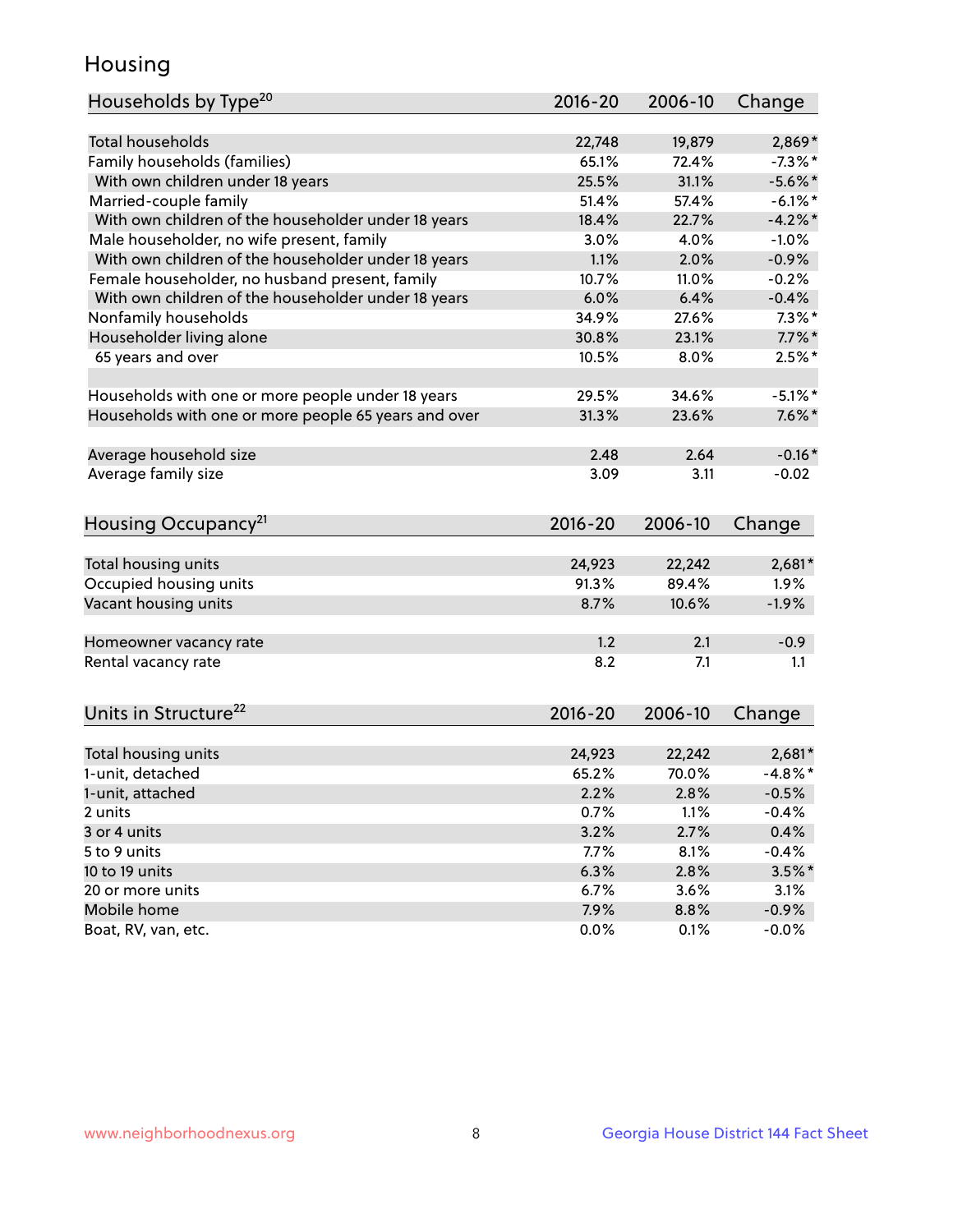## Housing, Continued...

| Year Structure Built <sup>23</sup>             | 2016-20     | 2006-10 | Change      |
|------------------------------------------------|-------------|---------|-------------|
| Total housing units                            | 24,923      | 22,242  | $2,681*$    |
| Built 2014 or later                            | 3.6%        | (X)     | (X)         |
| Built 2010 to 2013                             | 4.9%        | (X)     | (X)         |
| Built 2000 to 2009                             | 23.2%       | 16.8%   | $6.4\%$ *   |
| Built 1990 to 1999                             | 23.7%       | 25.8%   | $-2.1%$     |
| Built 1980 to 1989                             | 19.4%       | 25.8%   | $-6.4\%$ *  |
| Built 1970 to 1979                             | 14.1%       | 15.2%   | $-1.1%$     |
| Built 1960 to 1969                             | 5.4%        | 7.1%    | $-1.7%$     |
| Built 1950 to 1959                             | 3.0%        | 3.9%    | $-0.9%$     |
| Built 1940 to 1949                             | 0.8%        | 1.6%    | $-0.8%$     |
| Built 1939 or earlier                          | 1.9%        | 3.8%    | $-1.9%$     |
| Housing Tenure <sup>24</sup>                   | 2016-20     | 2006-10 | Change      |
| Occupied housing units                         | 22,748      | 19,879  | 2,869*      |
| Owner-occupied                                 | 67.5%       | 73.5%   | $-6.0\%$ *  |
| Renter-occupied                                | 32.5%       | 26.5%   | $6.0\%$ *   |
| Average household size of owner-occupied unit  | 2.61        | 2.75    | $-0.14*$    |
| Average household size of renter-occupied unit | 2.21        | 2.34    | $-0.12$     |
| Residence 1 Year Ago <sup>25</sup>             | 2016-20     | 2006-10 | Change      |
| Population 1 year and over                     | 57,188      | 53,457  | $3,731*$    |
| Same house                                     | 86.7%       | 86.5%   | 0.2%        |
| Different house in the U.S.                    | 12.9%       | 12.7%   | 0.2%        |
| Same county                                    | 5.8%        | 5.9%    | $-0.0%$     |
| Different county                               | 7.1%        | 6.9%    | 0.2%        |
| Same state                                     | 5.8%        | 5.1%    | 0.7%        |
| Different state                                | 1.3%        | 1.8%    | $-0.5%$     |
| Abroad                                         | 0.4%        | 0.8%    | $-0.4%$     |
| Value of Housing Unit <sup>26</sup>            | $2016 - 20$ | 2006-10 | Change      |
| Owner-occupied units                           | 15,344      | 14,606  | 738         |
| Less than \$50,000                             | 5.8%        | 6.8%    | $-1.1%$     |
| \$50,000 to \$99,999                           | 14.2%       | 14.4%   | $-0.2%$     |
| \$100,000 to \$149,999                         | 19.1%       | 20.9%   | $-1.9%$     |
| \$150,000 to \$199,999                         | 19.8%       | 21.0%   | $-1.2%$     |
| \$200,000 to \$299,999                         | 20.4%       | 20.6%   | $-0.2%$     |
| \$300,000 to \$499,999                         | 14.1%       | 11.5%   | 2.6%        |
| \$500,000 to \$999,999                         | 5.9%        | 4.5%    | 1.4%        |
| \$1,000,000 or more                            | 0.9%        | 0.4%    | 0.5%        |
| Median (dollars)                               | 172,952     | 166,368 | 6,584*      |
| Mortgage Status <sup>27</sup>                  | $2016 - 20$ | 2006-10 | Change      |
| Owner-occupied units                           | 15,344      | 14,606  | 738         |
| Housing units with a mortgage                  | 61.0%       | 71.8%   | $-10.8\%$ * |
| Housing units without a mortgage               | 39.0%       | 28.2%   | 10.8%*      |
|                                                |             |         |             |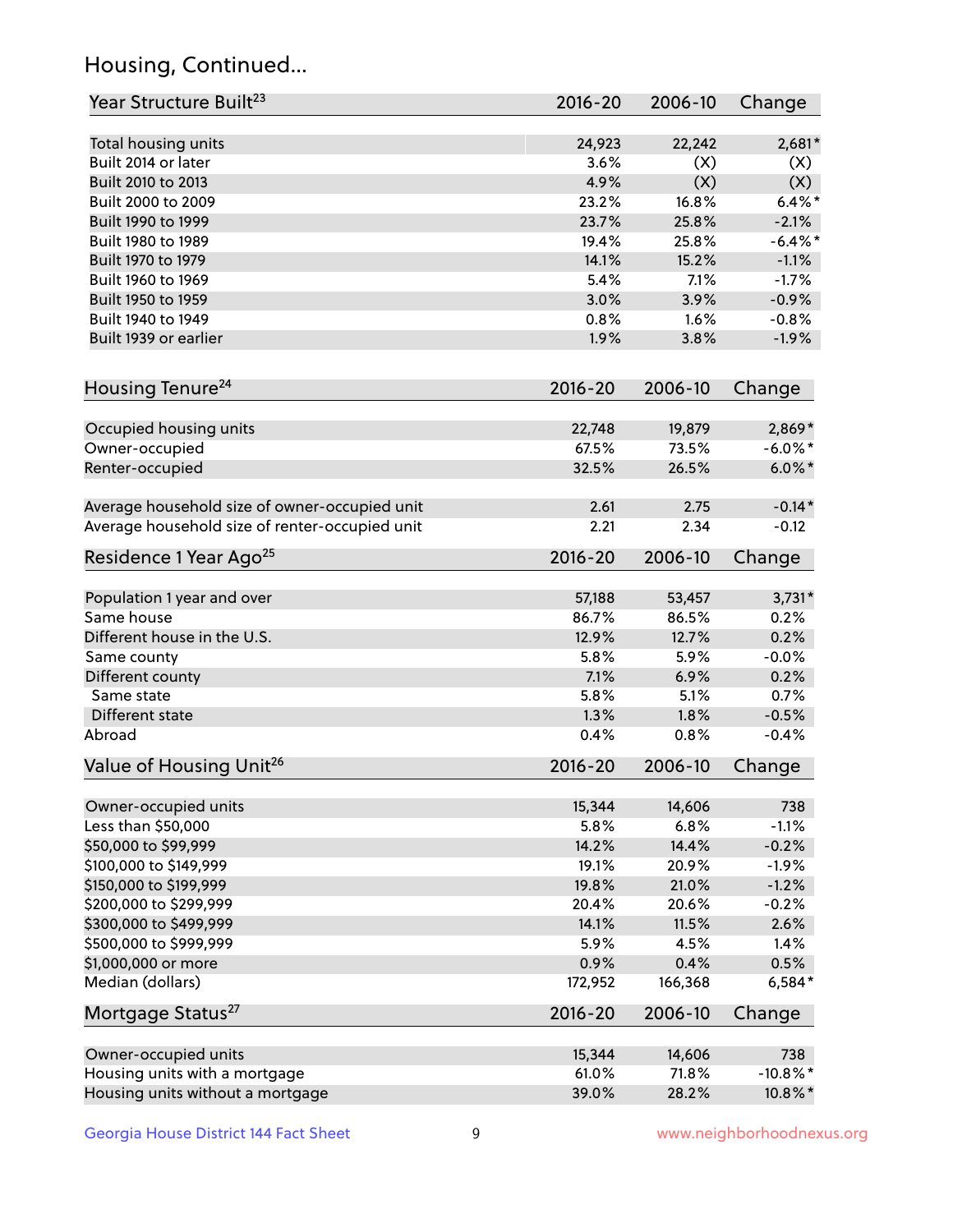## Housing, Continued...

| Selected Monthly Owner Costs <sup>28</sup>                                            | 2016-20     | 2006-10 | Change     |
|---------------------------------------------------------------------------------------|-------------|---------|------------|
| Housing units with a mortgage                                                         | 9,359       | 10,490  | $-1,131*$  |
| Less than \$300                                                                       | 0.1%        | 0.0%    | 0.1%       |
| \$300 to \$499                                                                        | 1.4%        | 1.2%    | 0.2%       |
| \$500 to \$999                                                                        | 20.4%       | 21.7%   | $-1.3%$    |
| \$1,000 to \$1,499                                                                    | 29.9%       | 34.9%   | $-5.1%$    |
| \$1,500 to \$1,999                                                                    | 23.4%       | 19.8%   | 3.7%       |
| \$2,000 to \$2,999                                                                    | 18.1%       | 14.9%   | 3.2%       |
| \$3,000 or more                                                                       | 6.8%        | 7.5%    | $-0.7%$    |
| Median (dollars)                                                                      | 1,470       | 1,392   | $78*$      |
| Housing units without a mortgage                                                      | 5,985       | 4,116   | 1,870*     |
| Less than \$150                                                                       | 1.5%        | 4.8%    | $-3.3%$    |
| \$150 to \$249                                                                        | 9.4%        | 10.2%   | $-0.8%$    |
| \$250 to \$349                                                                        | 16.8%       | 20.6%   | $-3.8%$    |
| \$350 to \$499                                                                        | 30.5%       | 31.8%   | $-1.3%$    |
| \$500 to \$699                                                                        | 24.4%       | 18.5%   | 5.9%       |
| \$700 or more                                                                         | 17.5%       | 14.2%   | 3.3%       |
| Median (dollars)                                                                      | 456         | 417     | $39*$      |
| Selected Monthly Owner Costs as a Percentage of<br>Household Income <sup>29</sup>     | $2016 - 20$ | 2006-10 | Change     |
| Housing units with a mortgage (excluding units where<br>SMOCAPI cannot be computed)   | 9,262       | 10,406  | $-1,143*$  |
| Less than 20.0 percent                                                                | 55.2%       | 46.6%   | $8.7\%$ *  |
| 20.0 to 24.9 percent                                                                  | 15.5%       | 13.5%   | 2.0%       |
| 25.0 to 29.9 percent                                                                  | 6.7%        | 9.5%    | $-2.8%$    |
| 30.0 to 34.9 percent                                                                  | 5.9%        | 10.1%   | $-4.2\%$ * |
| 35.0 percent or more                                                                  | 16.7%       | 20.4%   | $-3.7%$    |
| Not computed                                                                          | 96          | 84      | 12         |
| Housing unit without a mortgage (excluding units where<br>SMOCAPI cannot be computed) | 5,862       | 4,039   | $1,823*$   |
| Less than 10.0 percent                                                                | 55.5%       | 43.8%   | 11.7%      |
| 10.0 to 14.9 percent                                                                  | 15.3%       | 18.0%   | $-2.7%$    |
| 15.0 to 19.9 percent                                                                  | 9.6%        | 13.6%   | $-4.0%$    |
| 20.0 to 24.9 percent                                                                  | 4.8%        | 6.2%    | $-1.4%$    |
| 25.0 to 29.9 percent                                                                  | 3.5%        | 5.3%    | $-1.8%$    |
| 30.0 to 34.9 percent                                                                  | 2.4%        | 1.6%    | 0.8%       |
| 35.0 percent or more                                                                  | 8.9%        | 11.6%   | $-2.7%$    |
| Not computed                                                                          | 124         | 77      | 47         |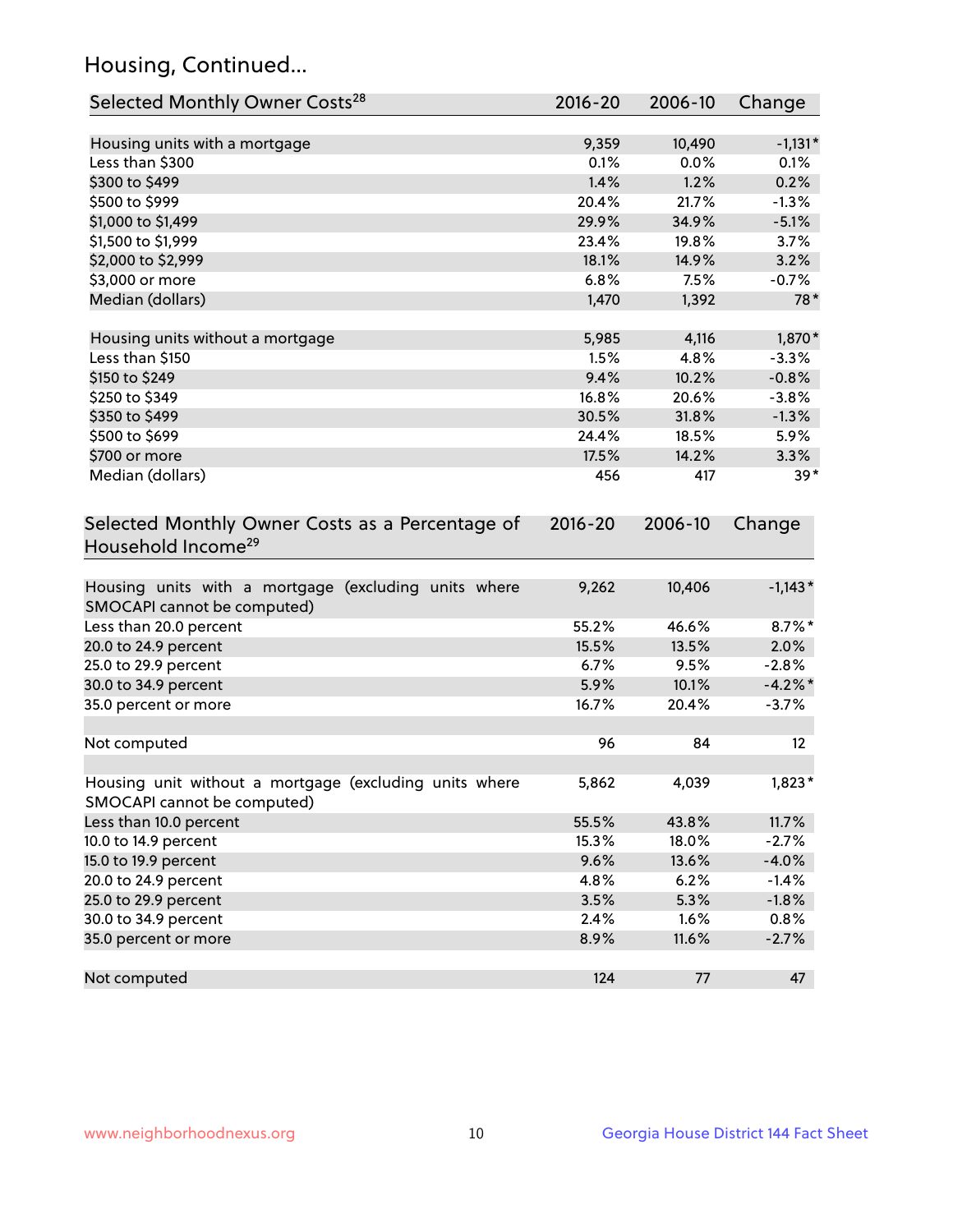## Housing, Continued...

| Gross Rent <sup>30</sup>                                                       | $2016 - 20$ | 2006-10 | Change   |
|--------------------------------------------------------------------------------|-------------|---------|----------|
|                                                                                |             |         |          |
| Occupied units paying rent                                                     | 7,145       | 4,820   | $2,325*$ |
| Less than \$200                                                                | 0.0%        | 0.8%    | $-0.8%$  |
| \$200 to \$499                                                                 | 4.4%        | 7.5%    | $-3.1%$  |
| \$500 to \$749                                                                 | 13.7%       | 25.2%   | $-11.5%$ |
| \$750 to \$999                                                                 | 32.3%       | 42.0%   | $-9.7%$  |
| \$1,000 to \$1,499                                                             | 41.2%       | 19.8%   | 21.4%*   |
| \$1,500 to \$1,999                                                             | 5.7%        | 3.1%    | 2.5%     |
| \$2,000 or more                                                                | 2.8%        | 1.6%    | 1.2%     |
| Median (dollars)                                                               | 997         | 923     | $74*$    |
|                                                                                |             |         |          |
| No rent paid                                                                   | 259         | 453     | $-194$   |
|                                                                                |             |         |          |
| Gross Rent as a Percentage of Household Income <sup>31</sup>                   | $2016 - 20$ | 2006-10 | Change   |
|                                                                                |             |         |          |
| Occupied units paying rent (excluding units where GRAPI<br>cannot be computed) | 6,927       | 4,661   | $2,266*$ |
| Less than 15.0 percent                                                         | 14.0%       | 13.4%   | 0.7%     |
| 15.0 to 19.9 percent                                                           | 15.9%       | 15.8%   | 0.1%     |
| 20.0 to 24.9 percent                                                           | 14.9%       | 13.9%   | 1.1%     |
| 25.0 to 29.9 percent                                                           | 10.1%       | 12.1%   | $-2.0%$  |
| 30.0 to 34.9 percent                                                           | 9.2%        | 9.5%    | $-0.3%$  |
|                                                                                |             |         |          |

| Less than 15.0 percent | 14.0% | 13.4% | 0.7%    |
|------------------------|-------|-------|---------|
| 15.0 to 19.9 percent   | 15.9% | 15.8% | 0.1%    |
| 20.0 to 24.9 percent   | 14.9% | 13.9% | 1.1%    |
| 25.0 to 29.9 percent   | 10.1% | 12.1% | $-2.0%$ |
| 30.0 to 34.9 percent   | 9.2%  | 9.5%  | $-0.3%$ |
| 35.0 percent or more   | 35.8% | 35.4% | 0.4%    |
|                        |       |       |         |
| Not computed           | 477   | 612   | $-135$  |
|                        |       |       |         |

## Transportation

| Commuting to Work <sup>32</sup>           | 2016-20 | 2006-10 | Change    |
|-------------------------------------------|---------|---------|-----------|
|                                           |         |         |           |
| Workers 16 years and over                 | 27,295  | 24,917  | $2,378*$  |
| Car, truck, or van - drove alone          | 84.5%   | 84.9%   | $-0.4%$   |
| Car, truck, or van - carpooled            | 8.4%    | 9.6%    | $-1.2%$   |
| Public transportation (excluding taxicab) | 0.1%    | 0.3%    | $-0.2%$   |
| Walked                                    | 1.2%    | 1.5%    | $-0.2%$   |
| Other means                               | $0.9\%$ | $0.7\%$ | 0.2%      |
| Worked at home                            | 4.9%    | 3.1%    | $1.8\%$ * |
|                                           |         |         |           |
| Mean travel time to work (minutes)        | 24.6    | 23.0    | $1.6*$    |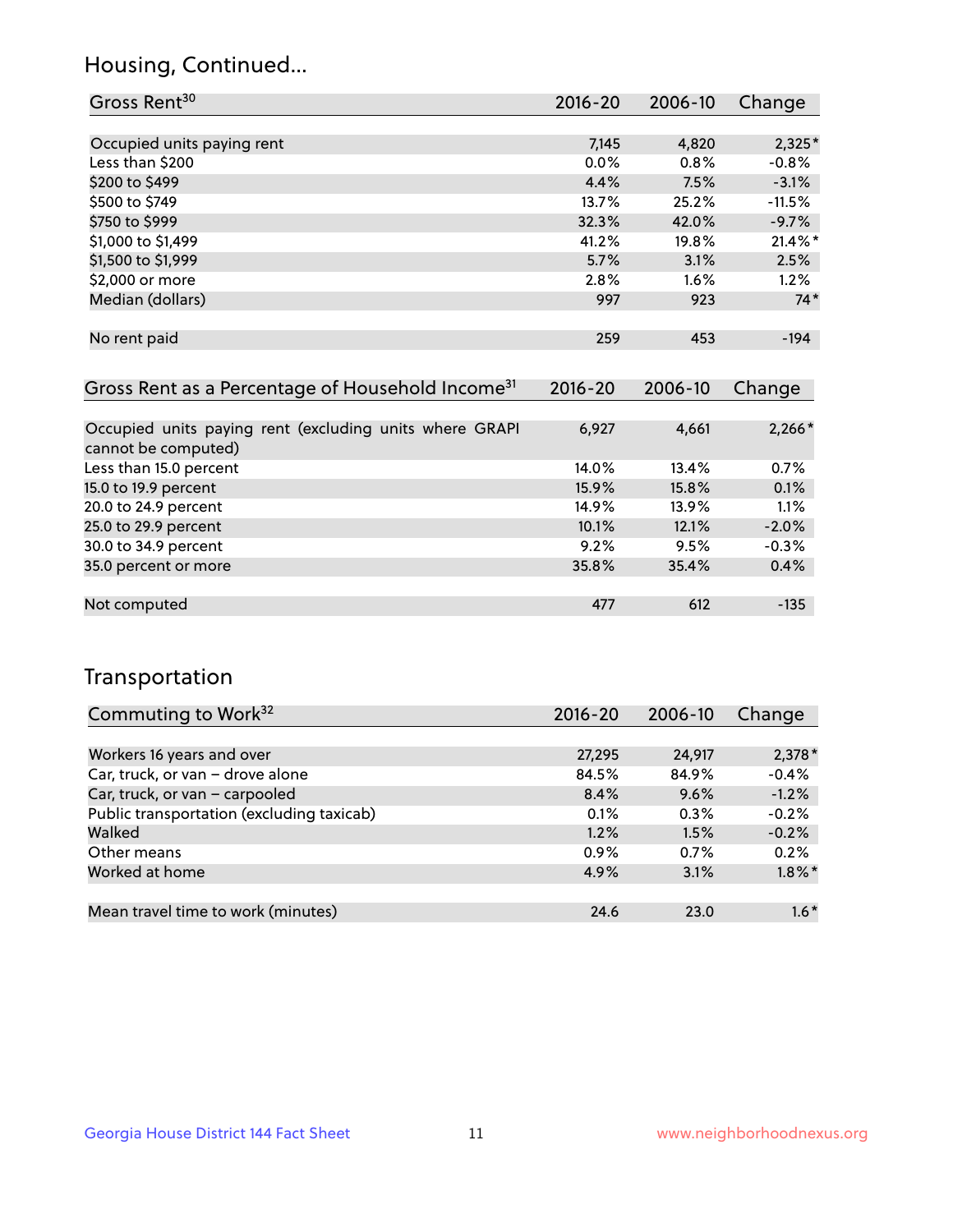## Transportation, Continued...

| Vehicles Available <sup>33</sup> | 2016-20 | 2006-10 | Change    |
|----------------------------------|---------|---------|-----------|
|                                  |         |         |           |
| Occupied housing units           | 22,748  | 19,879  | $2,869*$  |
| No vehicles available            | 3.4%    | 3.3%    | 0.1%      |
| 1 vehicle available              | 32.1%   | 28.0%   | $4.1\%$ * |
| 2 vehicles available             | 38.0%   | 38.8%   | $-0.8%$   |
| 3 or more vehicles available     | 26.5%   | 29.9%   | $-3.3%$   |

#### Health

| Health Insurance coverage <sup>34</sup>                 | 2016-20 |
|---------------------------------------------------------|---------|
|                                                         |         |
| Civilian Noninstitutionalized Population                | 56,396  |
| With health insurance coverage                          | 93.1%   |
| With private health insurance coverage                  | 77.1%   |
| With public health coverage                             | 30.5%   |
| No health insurance coverage                            | 6.9%    |
| Civilian Noninstitutionalized Population Under 19 years | 13,075  |
| No health insurance coverage                            | 3.8%    |
| Civilian Noninstitutionalized Population 19 to 64 years | 33,423  |
| In labor force:                                         | 26,489  |
| Employed:                                               | 25,547  |
| With health insurance coverage                          | 92.2%   |
| With private health insurance coverage                  | 89.3%   |
| With public coverage                                    | 5.3%    |
| No health insurance coverage                            | 7.8%    |
| Unemployed:                                             | 942     |
| With health insurance coverage                          | 62.0%   |
| With private health insurance coverage                  | 46.5%   |
| With public coverage                                    | 18.0%   |
| No health insurance coverage                            | 38.0%   |
| Not in labor force:                                     | 6,935   |
| With health insurance coverage                          | 85.1%   |
| With private health insurance coverage                  | 61.6%   |
| With public coverage                                    | 37.0%   |
| No health insurance coverage                            | 14.9%   |